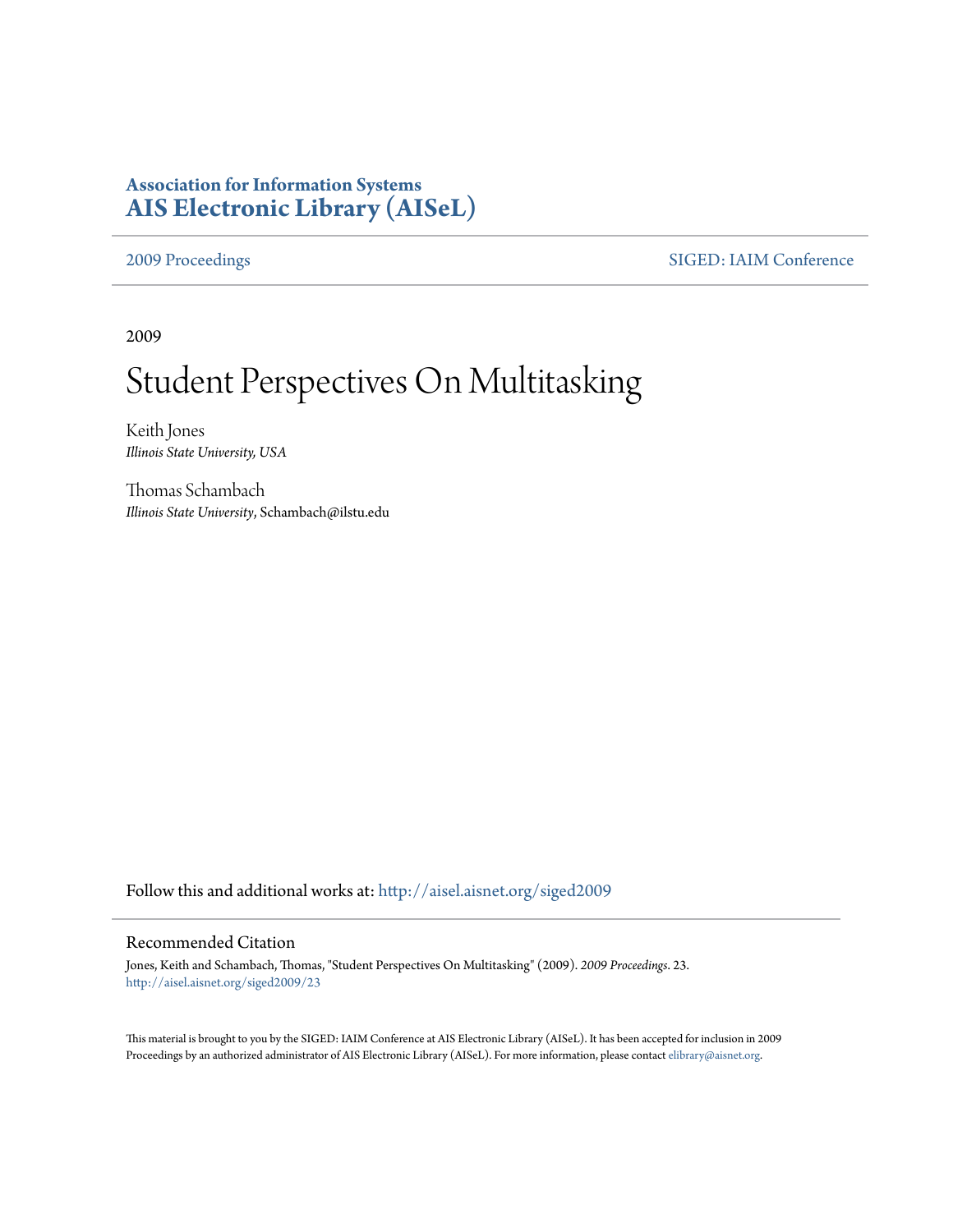### **STUDENT PERSPECTIVES ON MULTITASKING**

#### **Keith Jones**

Department of Accountancy, College of Business Illinois State University

#### **Thomas Schambach** Department of ACC/Business Information Systems College of Business Illinois State University Schambach@ilstu.edu

#### **Abstract:**

People, and in particularly students, are immersed in a technology-enabled world that encourages human multitasking. Yet referent research indicates multitasking behaviors usually result in non-desirable outcomes such as reduced productivity and increased errors. The current survey research was conducted to determine perceptions of college students regarding the impact of multitasking. Do they frequently multitask, do they think multitasking improves their performance, and are there gender differences in their perceptions? The overall results are 'yes' to all of the above. Unfortunately, referent research suggests this is an undesirable perspective that will lead to lower performance behaviors. Females tend to believe more strongly that women are better than men at multitasking, although no known empirical research supports this belief. Students view multitasking as relatively more acceptable in a classroom environment than in a business meeting setting, which has potential implications for course administration.

**Keywords**: mono-tasking, multi-tasking, switch-tasking, distraction, divided attention

#### **I. INTRODUCTION**

The pervasiveness and mobility of new information and communication technology devices encourage a lifestyle including simultaneity of activities. Perhaps you talk on a cell phone while driving or email while concurrently conversing on the telephone. I multitask. Do you multitask? Do your students multitask (during class)? Should we, should they, multitask? Technology enabled multitasking has become an accepted way of life for many, if not most, in our society over the past few decades. While multitasking seems to have become common in contemporary life, there exists a body of research suggesting that multitasking for important tasks is generally a poor decision. Common outcomes of multitasking include reduced productivity, increased error rate, and both diminished and shallow learning associated with ineffective processing and memory storage of encountered stimuli. Are these the type of outcomes we desire or expect? Are students aware that multitasking behaviors may be interfering with their educational performance? Are people aware that their attempts to get two projects done concurrently typically will result in lower quality and increased time/effort on both projects?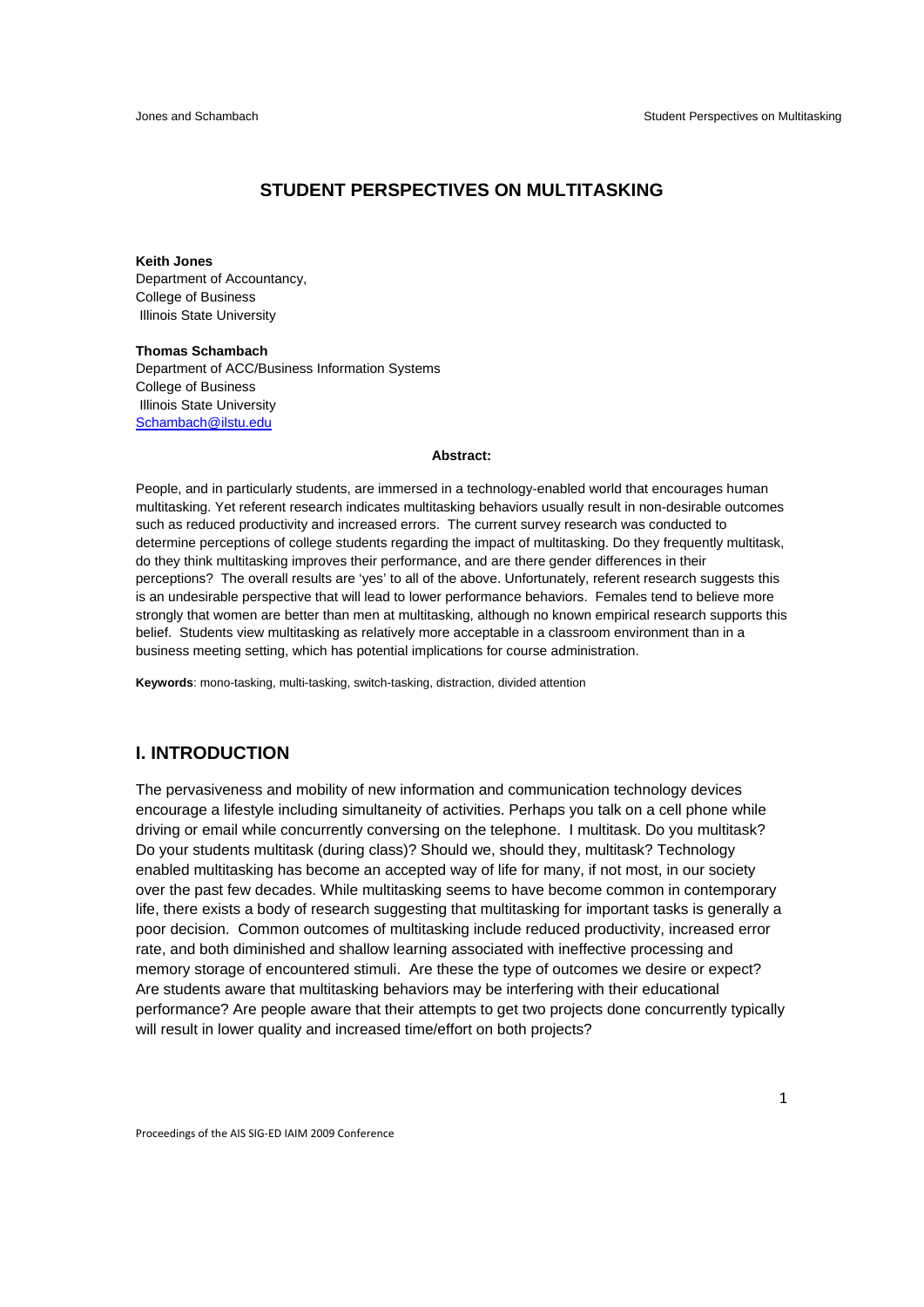What do we mean by multitasking? If you ask people what they mean they will generally say that multitasking is doing two or more things concurrently. Despite the widespread acceptance of multitasking as a virtual necessity in today's distracted society, considerable research shows that we do not actually "multi-task" because our brains are unable to do so except when performing subconscious tasks that are essentially automatic, such as breathing, or to a lesser extent walking. Instead, humans "switch-task"; that is, we switch back and forth between two or more tasks. Each time we switch between tasks, we lose time on the task most recently vacated. Cognitive science and neural science researchers (Medina, Brain Rules, 2008) have determined that true human multitasking is not possible. Just as a single computer processor can only concurrently work on one task at a time, the thinking component (hippocampus) of the human brain can only engage actively on one focus. Just as a single computer processor can quickly switch among tasks to perform multi-tasking, the human brain can switch between tasks (dualtask) or among tasks (task switching) to the point that we consider ourselves to be multitasking. Nonetheless, in both computer and human processing scenarios there is an overhead cost and some process loss in the switching from one active task to another.

For the purposes of this manuscript, human multitasking can be described as the ability to "accomplish multiple tasks goals in the same general time period by engaging in frequent switches between individual tasks" [Delbridge, 2000, p. 1]. Additionally, this paper frames multitasking as requiring hippocampus related active thought processes for simple or complex tasks – but makes no attempt to dissuade folks from accomplishing learned habitual, or natural activities simultaneously (thus, feel free to walk and chew gum concurrently – and please do continue to breathe while concurrently reading this article – but please don't attempt to read this article while driving). Such habitual activities are regulated by a separate component of the brain (striatum) and do not require active thought processes known as 'executive control'.

#### **II. Literature Review**

Multitasking takes more time and involves more errors than does sequential focus on completing one task at a time [Rubinstein, Meyer, and Evans, 2001]. Similarly, Delbridge (2000) found that focusing on one task and one goal results in fewer errors and more productivity than when attempting to focus on multiple tasks and multiple goals at the same time. Generally, completing multiple tasks sequentially results in overall faster completion, higher quality and fewer errors. Task switching from one task to another requires some time to cognitively "switch gears" since different parts of the brain and neural circuitry are needed for each separate activity [Medina, Brain Rules, 2008].

While humans are generally are less productive when multitasking, there are individual differences that enable some people to be 'less bad' in a multitasking context. Attempts to multitask result in divided, rather than focused, attention. Those who can focus their attention and expand working memory have been found to be more intelligent [Schweizer and Moosbrugger, 2004], and correspondingly, working memory, ability to focus attention, and fluid intelligence were found to positively correlate with performance in a multitasking context [Konig, Buhner, and Murling, 2005].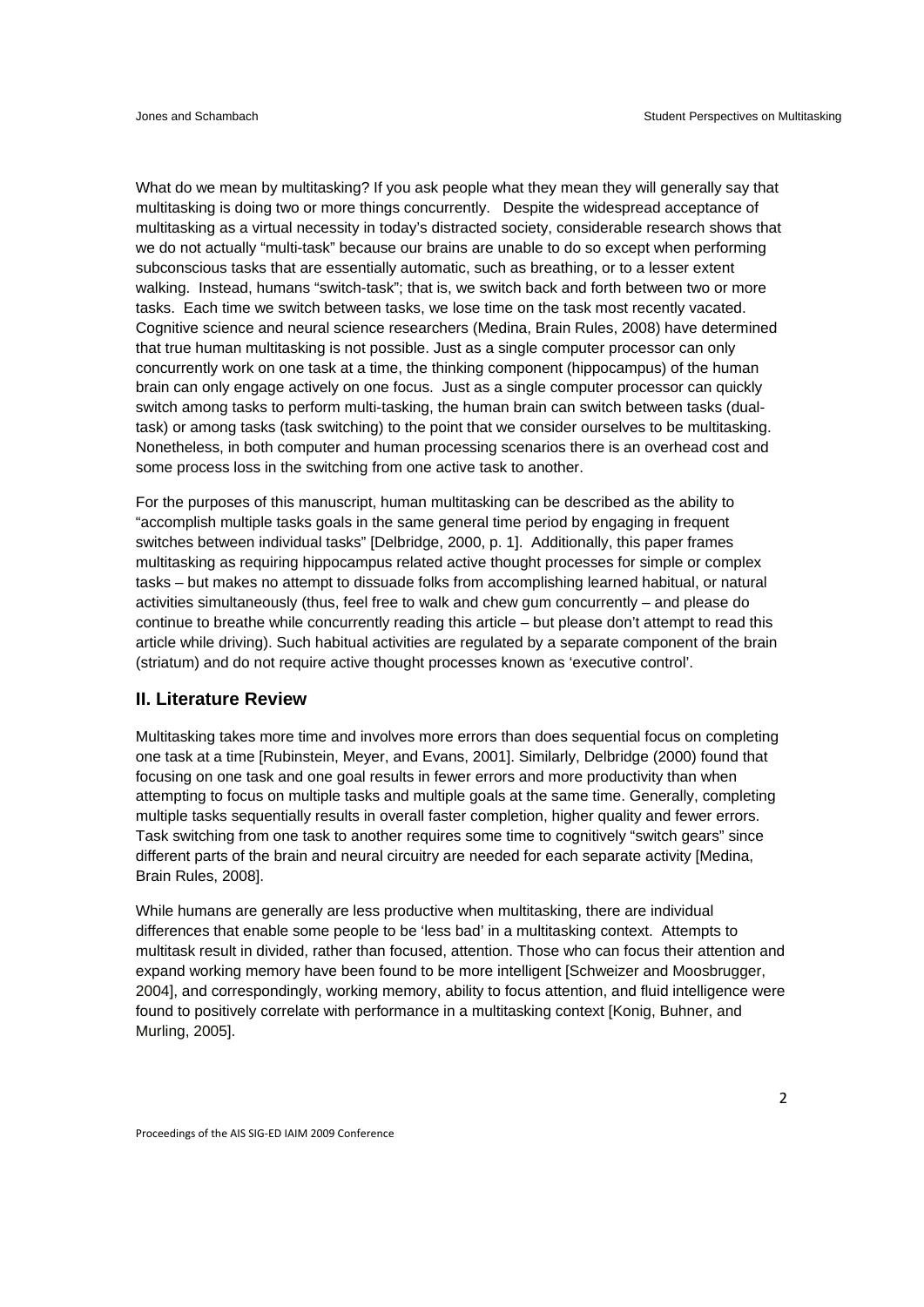In addition to the overhead associated with process switching and refocusing one's attention there is also the potential to miss or misinterpret important stimuli related to task A while one's attention is focused on task B. Distractions (other stimuli) have the potential to interfere substantially with what information a person receives, processes and stores in memory. A person cannot process unlimited stimuli simultaneously and thus "attention switching" is invoked in deciding which task and stimuli is actively engaged at any particular moment in time [Delbridge, 2000]. The impact of distractions does vary depending on the nature of the distraction. Some distractions are active (e.g. having a conversation) while others are passive (e.g. listening to background music). Not surprisingly, active distractions have the potential of being more disruptive and to interfere more significantly with what is processed and stored in one's memory [Delbridge, 2000].

The effectiveness of multitasking can also be impacted by task complexity and the extent to which we are familiar with the tasks. Rubinstein and colleagues (2001) conducted experiments involving problem solving, classifying geometric objects, and numerical manipulations. Performance was measured as a function of whether the tasks were familiar or unfamiliar, the rules were simple or complex, and visual cues were present or absent about which tasks should be performed. Measurements revealed that for all types of tasks that subjects lost time when they had to switch between tasks. Task alternation yielded switching-time costs that increased with rule complexity but decreased with task cuing. Factor effects were additive, supporting a model of executive control that has goal-shifting and rule-activation stages for task switching. Not too surprisingly, it appears that rule activation takes more time for switching from familiar to unfamiliar tasks, and for handling complex tasks. Accordingly, continual practice can improve human ability to sufficiently handle multiple concurrent stimuli in occupations that require concurrent processing and behavioral response to varied stimuli. For example, airline pilots spend substantial time in training so that they can effectively communicate with air traffic control while concurrently monitoring multiple gauges and manipulating the pitch, roll, and yaw of their aircraft. Nonetheless, pilots are taught to minimize the distractions of vocal communication during more complex portions of task execution such as during takeoffs and landings. [A pilot must simultaneously control his aircraft, plan maneuvers, navigate, communicate with copilot and/or ATC, control sensors, and monitor and manage other aircraft systems]

Correspondingly, divided attention and the distraction of vocal or other communication during activities as routine as driving a car are now known to be fraught with danger. Several studies have recently been released that show 'driving while distracted' creates a hazardous condition; for example, researchers at Virginia Tech Transportation Institute and the U.S. Department of Transportation have found that drivers who are talking on the phone or texting have slower reaction times than someone who is legally drunk. Furthermore, 80% of all crashes and 65% of all near crashes (recorded during their study) involved the driver looking away from the road within 3 seconds of the event. Moreover, the distraction that most frequently preceded an incident involved use of information technology enabled mobile-wireless communication devices [Bagg, 2006; U.S. Department of Transportation, 2003].

More directly related to the impacts of multitasking while studying and learning, Naveh-Benjamin, et al , (2000) studied the impact of divided attention during learning and recall of information. Learning is the process of perceptual processing of stimuli, modifying the stimuli for one's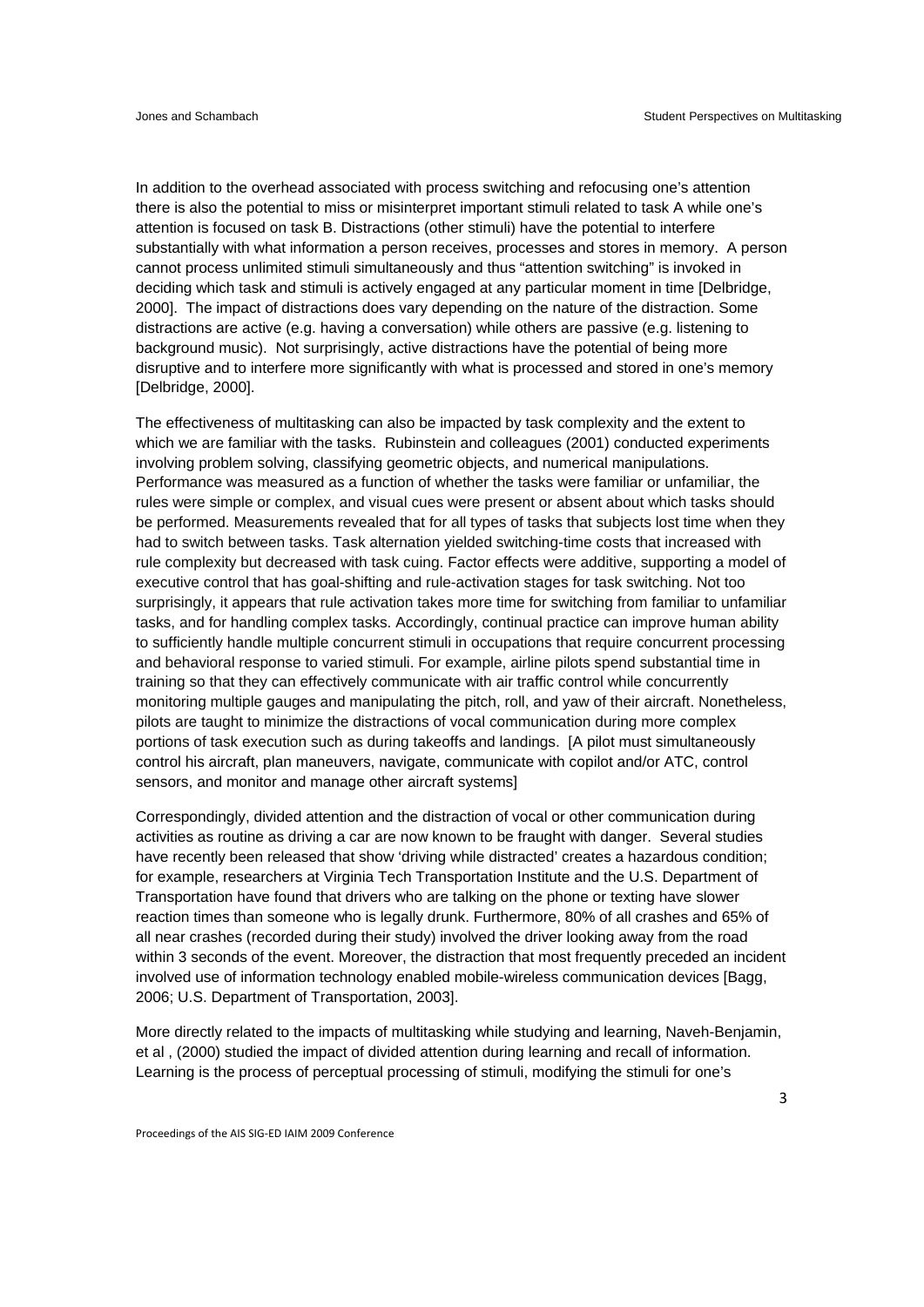purposes and background experiences, and then storing the processed stimuli in one's memory for later retrieval. Their research revealed marked differences between the encoding and retrieval activities during attempted multitasking. They found the encoding processes require more focused attention and are more vulnerable to the effects of competing demands. Divided attention during attempts to learn (receiving, processing, and storing stimuli) was shown to significantly, negatively impact memory (ability to recall).

Along these lines, Hembrooke and Gay (2003) conducted a controlled quasi-experiment to determine whether student learning and recall were impacted by multitasking in a classroom environment. Two randomly assigned groups of students from the same class heard exactly the same lecture from the same faculty member during separate lecture sessions on the same day. One group was encouraged to use their laptops during lecture (per the course to-date norm) and the second group was required to close their laptops for the lecture session. In a post lecture surprise quiz the 'open laptop' group performed significantly poorer on a lecture focused test of what they had learned. Two months later the group roles were reversed, those students in the first control group became the intervention subjects in the second round of experimentation. Again the control group was allowed to have 'open laptops' and to use them during class (per course norm) to visit online lecture notes, course related websites, or potentially non-course related materials. Again the intervention group was asked to 'close their laptops' during this specific lecture. Similar to the outcomes of the first experiment the 'closed laptop' group significantly outperformed the 'open laptop' group on a post lecture surprise quiz of lecture related material. The online browsing distraction had a negative impact on learning the lecture materials even for those students who had used their laptop freedom to visit online course related materials during the lecture.

In summary, substantial and consistent research findings suggest that people in general do not perform as well when there are distractions and divided attention among many tasks, as is common during attempts to multitask. The current research is intended to determine whether people (in this case students) are aware of the limitations typically associated with multitasking, or whether in accord with some computer analogous time management suggestions [Britton and Tesser, 1991] they are more likely to perceive multitasking as a way to do more with less; that is, does the typical student think people in general, and they in particular, are more productive when multitasking?

#### **III. Methods and Results**

Students participated in a short survey during class time. The survey was aimed at assessing perceptions regarding the frequency with which they tend to multitask, perceptions as to multitasking effectiveness, and to assess the frequency of a few common types of tasks they might perform while multitasking. The survey sample included students from several MBA/MIS classes and an upper level accounting class. Of the total 130 students, fifty-two were female, while 77 were male, and one did not indicate a gender. The proportion of females relative to males is somewhat lower than the norm in this college of business; nonetheless, the proportion was consistent with the gender enrollment in the class sections that were surveyed. The mean age was 21.6 with ninety percent of respondents indicating 25 years of age or less and the other 10% ranging from 26 to 48. This corresponds well with the typical age make-up of the MBA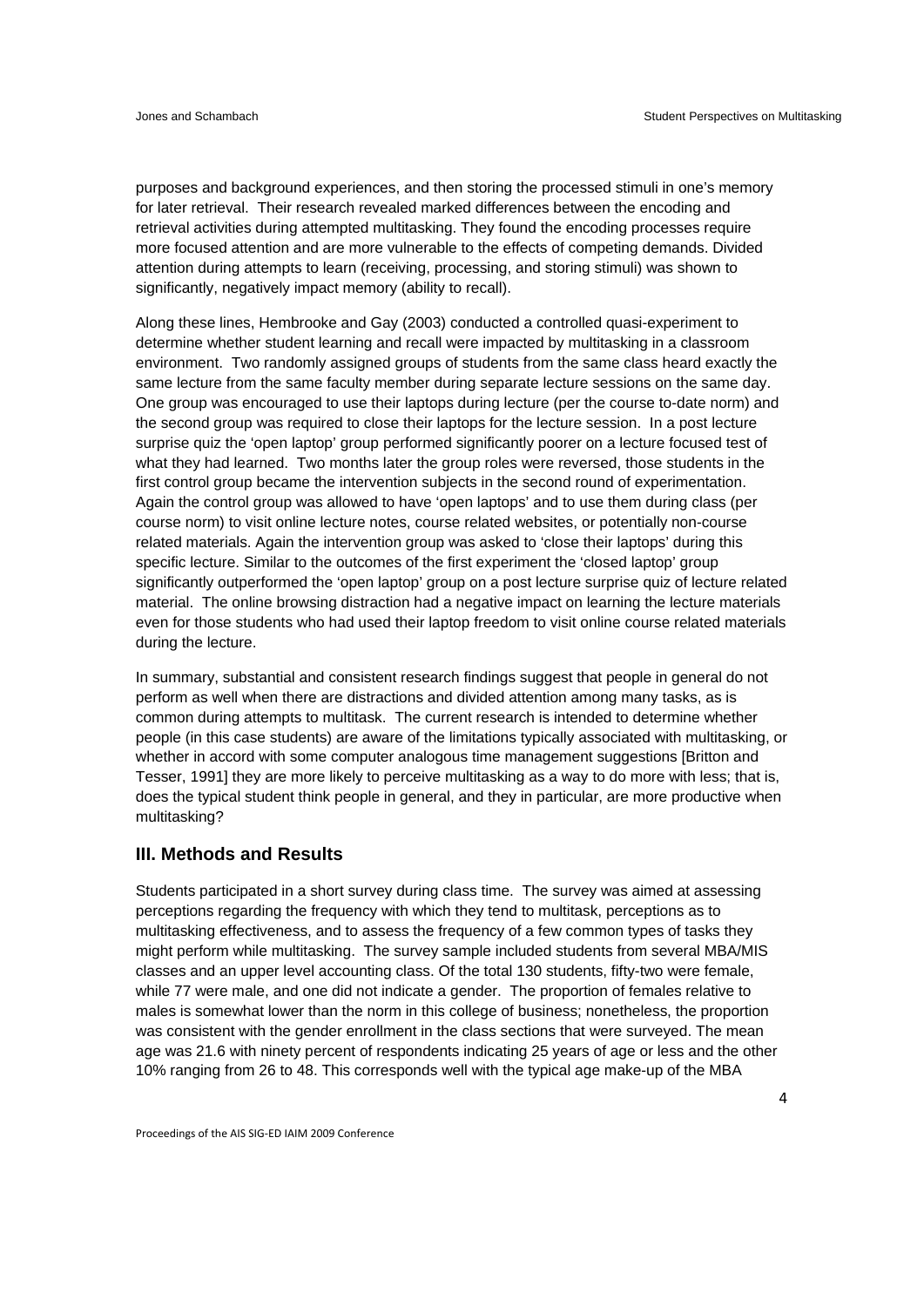classes polled where most student are full-time and a smaller portion tend to be early/mid career professionals who are trying to enhance their professional credentials. Therefore, the participant pool consisted predominately of traditional-aged college students and was mostly consistent with the overall student body at the university and college where the students were enrolled.

Table 1 shows overall mean responses to the questions asked of students in this survey. Each item used a five-point scale from 1 (agree strongly) to 5 (disagree strongly), with "3" indicating "neutral".

| <b>Statement</b>                                                                                                                       | <b>Mean</b>     |
|----------------------------------------------------------------------------------------------------------------------------------------|-----------------|
|                                                                                                                                        | <b>Response</b> |
| 1. I frequently multi-task.                                                                                                            | 1.84            |
| 2. I am a productive person.                                                                                                           | 1.88            |
| 3. I am a busy person.                                                                                                                 | 1.86            |
| 4. Multi-tasking generally makes people more productive.                                                                               | 2.47            |
| 5. Multi-tasking makes me more productive.                                                                                             | 2.43            |
| 6. Multi-tasking makes me more effective.                                                                                              | 2.65            |
| 7. Humans are generally good at multi-tasking.                                                                                         | 3.27            |
| 8. Women are better than men at multi-tasking.                                                                                         | 2.60            |
| 9. Men are better than women at multi-tasking.                                                                                         | 3.59            |
| 10. Women need to multi-task more than men do.                                                                                         | 3.00            |
| 11. Men need to multi-task more than women do.                                                                                         | 3.41            |
| 12. I frequently text-message or email while multi-tasking.                                                                            | 1.87            |
| 13. I have accidentally sent a controversial or romantic message to the wrong<br>person while I was multi-tasking.                     | 3.53            |
| 14. If I were in a classroom environment where everyone had a PC with<br>internet connection, I would multi-task.                      | 2.16            |
| 15. If I were in a business meeting where everyone had a PC with internet<br>connection, I would multi-task.                           | 3.31            |
| 16. If I need to drive somewhere while "on company business", I would likely<br>talk on my cell phone while driving to my destination. | 2.28            |

|  |  | Table 1. Perceptions of Multitasking |
|--|--|--------------------------------------|
|--|--|--------------------------------------|

As shown in Table 1, student respondents generally agree that they multitask quite often. In fact, frequency statistics revealed that 46 of the respondents strongly agreed with the statement that they "frequently" multitask. To a lesser extent, they believe that multi-tasking makes them and others more productive. The responses are less enthusiastic when the issue becomes whether humans are generally good at multitasking, possibly because they view it only as a necessity in today's environment. There is some agreement that women are better than men at multi-tasking, and that they need to do so more than men, although the response to the latter is somewhere more "moderate" and leans somewhat toward a neutral response. Not surprisingly, and perhaps related to common cultural beliefs, there is little agreement that men need to multi-task more than women do, or that they are better at it.

In terms of specific tasks that one might take on while attempting to multi-task, students indicate a tendency to email or send a text message while multi-tasking. Of the total, frequency statistics show that 86% at least "agreed" with this statement that texting or emailing were frequently involved in their multitasking behavior.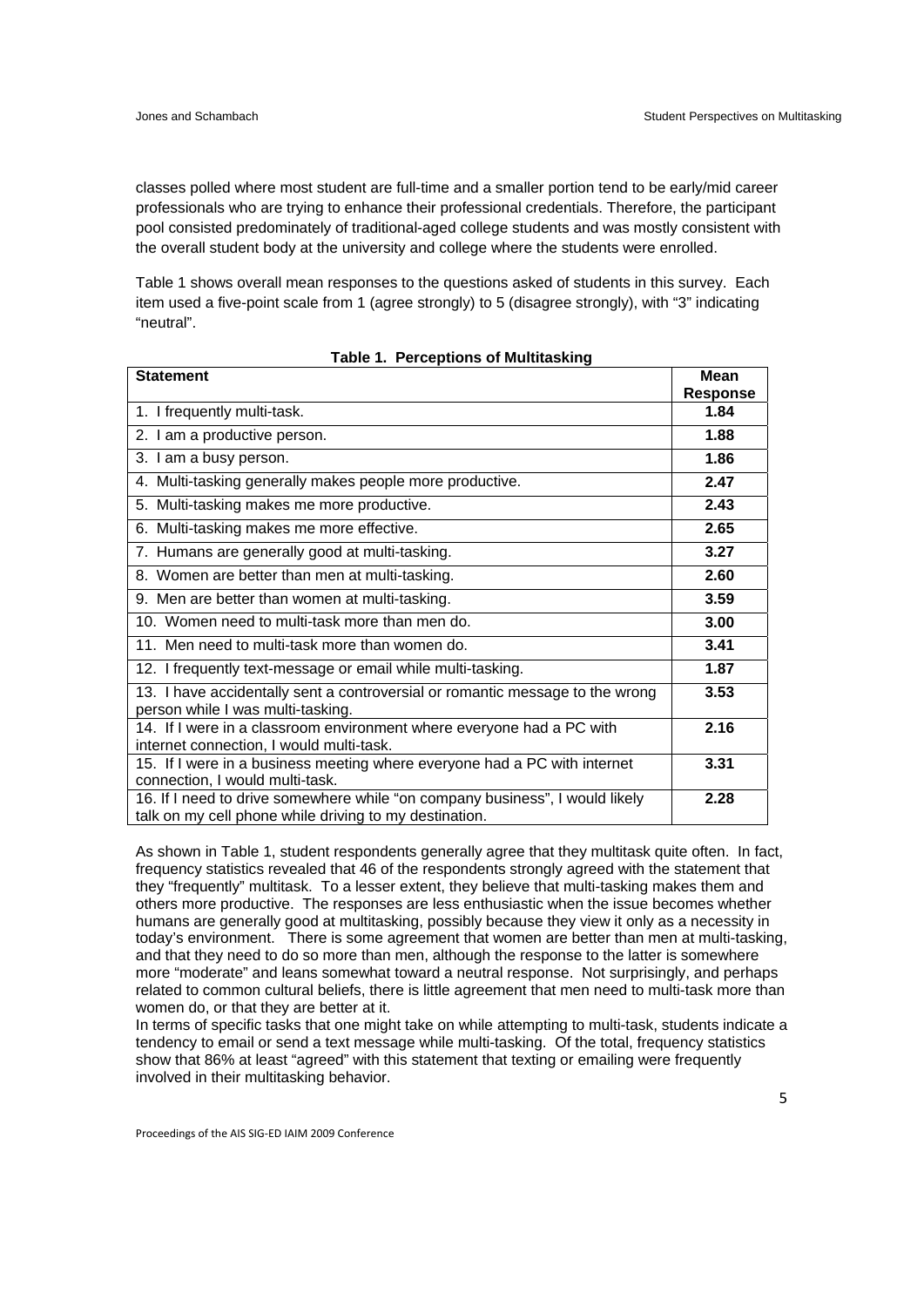These students did not indicate strongly that they have sent a controversial or romantic message to the wrong person while multi-tasking, although there certainly wasn't strong disagreement with this statement either. Frequency statistics showed that 38 of the respondents did agree (nineteen strongly agreed) with the statement. The latter statistic highlights the potential for multitasking to cause students to send a message that they later find to have been unintended and regrettable. The students did indicate a willingness to talk on the cell phone while driving, which is perhaps not surprising given the prevalence of such tendencies in today's society. However, the tendency perhaps takes on more seriousness if they are driving while on company business; perhaps company policies mitigate the use of mobile communication devices while driving.

An item that has implications for education is that students would be likely to multi-task if in a classroom with a PC connection, while they appear less likely to do so in a business setting. Ninety of the respondents at least 'agreed' that they would multitask if they were in a room where everyone had a PC with Internet connection. If students are performing (irrelevant) internet searches, either due to boredom or to work on another course, such behaviors will almost certainly detract from their ability to notice and encode important information relayed by the instructor; furthermore, they may further distract those around them who can view and be distracted by the browser's computer.

#### **Does Gender Matter?**

Whether due to cultural beliefs, time pressures, or some other factor, it is quite possible that perceptions about multitasking will differ between male and female students. Therefore, we were further interested in whether males and females differ in their perceptions of their own and the opposite gender in terms of the need to multitask, and the relative ability to do so effectively. Table 2 shows the mean responses to these items with the same 1-5 response scale, where 1=strongly agree.

| <u>rabic z. Genuer oegnienieu i erceptions or multitasking (mean response)</u><br><b>Statement</b>                 | <b>Females</b> | <b>Males</b> |
|--------------------------------------------------------------------------------------------------------------------|----------------|--------------|
| 1. I frequently multi-task.**                                                                                      | 1.62           | 2.00         |
| 2. I am a productive person.                                                                                       | 1.86           | 1.89         |
| 3. I am a busy person.*                                                                                            | 1.53           | 2.08         |
| 4. Multi-tasking generally makes people more productive.                                                           | 2.42           | 2.50         |
| 5. Multi-tasking makes me more productive.                                                                         | 2.28           | 2.54         |
| 6. Multi-tasking makes me more effective.***                                                                       | 2.46           | 2.78         |
| 7. Humans are generally good at multi-tasking.                                                                     | 3.18           | 3.33         |
| 8. Women are better than men at multi-tasking.*                                                                    | 2.10           | 2.96         |
| 9. Men are better than women at multi-tasking.                                                                     | 3.74           | 3.48         |
| 10. Women need to multi-task more than men do.*                                                                    | 2.70           | 3.21         |
| 11. Men need to multi-task more than women do.                                                                     | 3.45           | 3.39         |
| 12. I frequently text-message or email while multi-tasking.***                                                     | 1.68           | 2.00         |
| 13. I have accidentally sent a controversial or romantic message to the<br>wrong person while I was multi-tasking. | 3.30           | 3.69         |
| 14. If I were in a classroom environment where everyone had a PC with<br>internet connection, I would multi-task.  | 2.16           | 2.15         |

**Table 2. Gender Segmented Perceptions of Multitasking** (mean response)

Proceedings of the AIS SIG‐ED IAIM 2009 Conference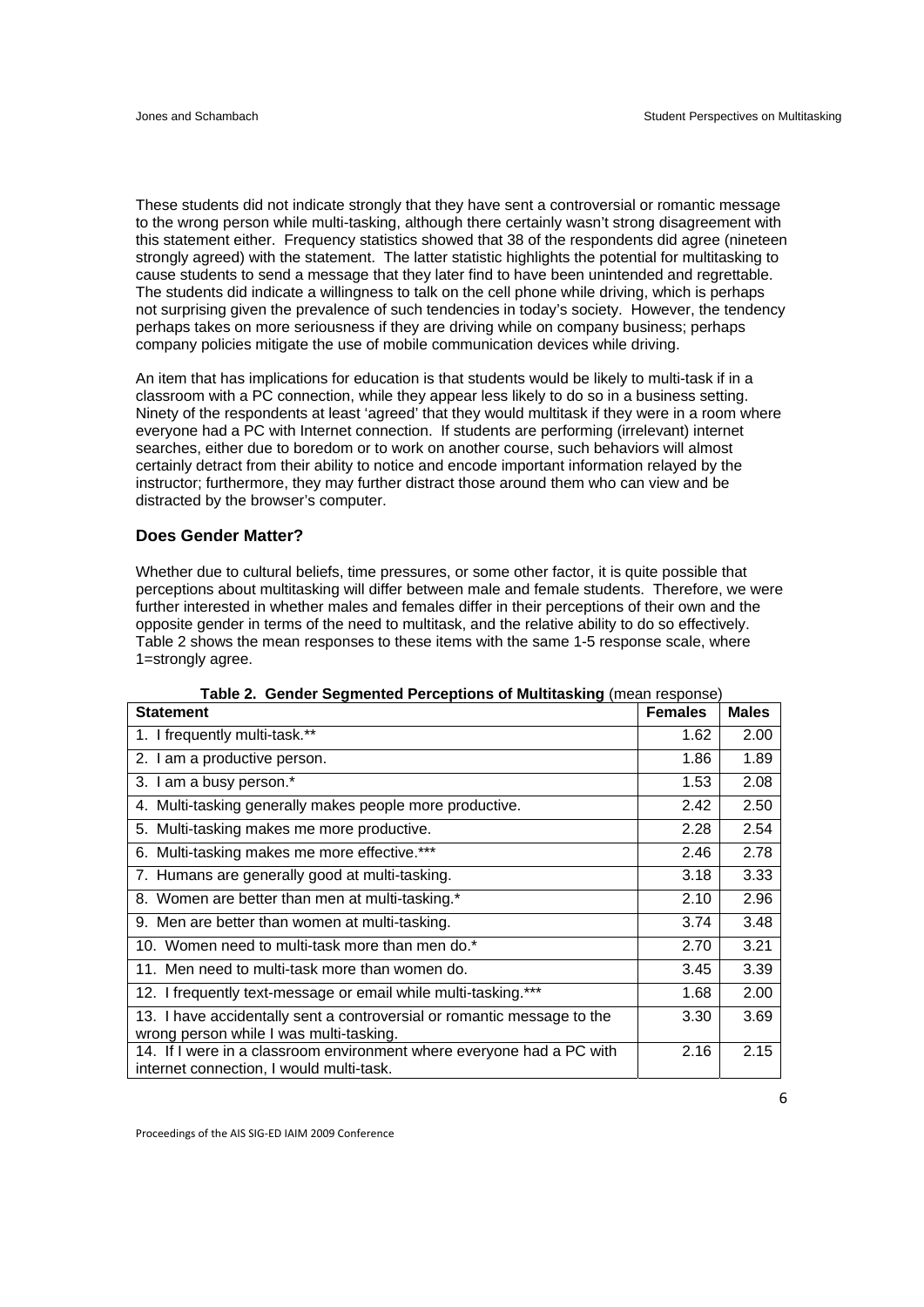| 15. If I were in a business meeting where everyone had a PC with      | 3.24 | 3.36 |
|-----------------------------------------------------------------------|------|------|
| internet connection, I would multi-task.                              |      |      |
| 16. If I need to drive somewhere while "on company business", I would | 2.24 | 2.31 |
| likely talk on my cell phone while driving to my destination.         |      |      |

\*Between-group difference in means is significant at p<.001.

\*\*Between-group difference in means is significant at p<.05

\*\*\*Between-group difference in means is significant at p<.10

As shown in Table 2, both males and females agree that they frequently multi-task. They also tend to agree that they are busy and productive, although females agreed significantly more strongly that they are busy people and that they frequently multitask. The two groups did not differ in their beliefs about whether multi-tasking makes them and others more productive. Neither group appears to believe that humans are generally good at multitasking, although interestingly, both groups demonstrate some agreement that multitasking makes people more productive. Females agreed significantly more strongly than did their male counterparts that they are more effective when multitasking, that women are better than men at multi-tasking, and that they need to do so more than men, with the men apparently driving the "moderate" response indicated earlier in Table 1. In other words men do not perceive women as needing to multitask more than men do but women significantly view themselves as having more need to multitask. Neither group appears to believe that men need to multi-task more than women do.

Both genders indicate a tendency to email or send a text message while multi-tasking, although females are moderately more likely to exhibit this tendency. Both groups indicated a willingness to talk on the cell phone while driving, and to multi-task if in a classroom with a PC internet connection, and the responses did not differ significantly on these tendencies. Consistent with the conclusion from Table 1, both groups appear less likely to multitask in a business meeting than in a classroom. Likewise, they did not differ in terms of whether they have sent a "controversial or romantic message" to the wrong person while multi-tasking.

#### **IV. Conclusions and Implications**

The current authors are not adverse to the use of information technology to enhance learning. There are likely to be many lab-based and 'active learning' approaches where student online access using laptops is beneficial to deeper learning through concept application. Nonetheless, substantial and consistent referent research findings suggest that people in general do not perform as well when there are distractions and divided attention among many tasks, as is common during attempts to multitask. Furthermore, some research indicates that less classroom learning takes place when students use online internet access during lecture classroom sessions. The current research was intended to determine whether people (in this case students) are aware of the limitations typically associated with multitasking, or whether in accord with some time management suggestions [Britton and Tesser, 1991] they are more likely to perceive multitasking as a way to do more with less; that is, does the typical student think people in general, and they in particular, are more productive when multitasking?

The results of our study confirm that students accept multitasking as a part of their lives and believe that it helps people to be more productive, although they are less convinced that people are actually good at it. These students generally viewed themselves as productive people who frequently multitask and, to a lesser extent, they believe multitasking helps them to be more productive and effective. Based on the preponderance of research showing its ineffectiveness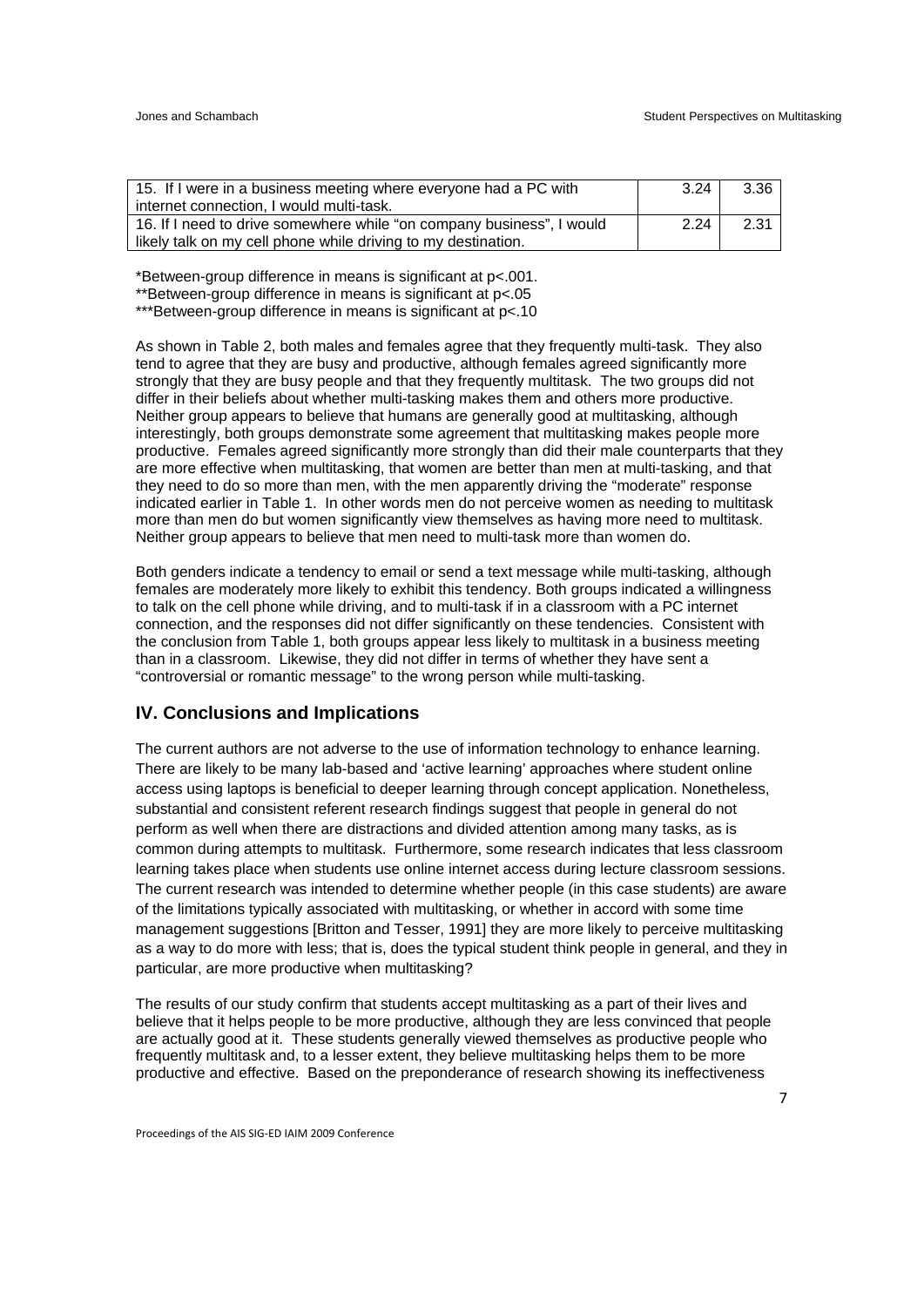and deleterious effects on productivity, however, their perceptions may not match the reality. Not surprising, but no less disturbing nonetheless, is that students are quite willing to drive while talking on the cell phone, a now-classic example of the potential risk and harm associated with multitasking. A non-trivial number admitted that they had made the non-trivial mistake of sending an email with potentially controversial (or even romantic) content to the wrong person while multitasking.

Students in this sample appear to view a difference between classroom and business settings in terms of the appropriateness of multitasking while in meetings, or at least they indicate a somewhat stronger tendency to multitask in a classroom setting. Perhaps they view the classroom setting as one in which they are less likely to get caught, and/or that the "penalty" would be less if caught. This finding has implications for education and suggests that instructors should consider the necessity and desirability of allowing laptops in the classroom. Should computers be banned entirely in the classroom unless there is a specific pedagogical reason for having computer access in class, and everyone is required to use one? Instructors who opt to ban them run the risk that some students who prefer to use computers in the classrooms will rate their instructor negatively. Despite contrary research findings, many students would truly believe the instructor instituted limitation was making them less productive, while correspondingly making class-time less fun. In fairness, it is worth noting that many of us have simply become more efficient and comfortable typing on a computer keyboard than writing notes by hand, and some offended students would otherwise be using their laptop for on-task reinforcement.

Male and female respondents did not differ significantly in many of their perceptions. Neither group was more likely than the other to believe they are generally productive people, or that humans are generally good at multitasking. However, there were a few notable differences. Female students, despite research to the contrary, were significantly more likely than male students to view women as better than men at multitasking. They were also moderately more likely to indicate that multitasking helps to make them more effective, and they strongly believed that women have more need than men to participate in multitasking behavior. Parenthetically, if prior research findings regarding multitasking are correct the reduced productivity associated with multitasking along with the indicated proclivity of women to participate in more multitasking may result in higher stress and yet a higher perceived need to multitask, driven by the misperception that they are more effective when multitasking.

Work on fewer things, concurrently, to accomplish more. That is the consistent finding of cognitive researchers. Yet students, and anecdotally professionals in the business workplace, do not seem to have heard the message since a majority of those surveyed believe they can obtain a productivity edge by multitasking. Interestingly, many respondents in this survey believe people in general are not particularly good at multitasking. Yet most in this survey thought they could improve their own productivity by multi-tasking.

Since this study does not include an experimental manipulation we cannot report with certainty that all of these pro multitasking students' perceptions are faulty. Yet the findings of cognitive and neural research would suggest that those who think they'll gain productivity by multitasking are misguided. Research findings indicate that there is no positive correlation between those who think they are good multi-taskers and actual performance in a multitasking context [Konig, Buhner, Murling, 2005]; that is, polychromic people who think they can effectively multitask are usually misguided in their self assessment. Moreover, recent research suggests that those who most frequently multitask are actually the least effective at multi-tasking; frequent multi-taskers are bad at multitasking [Gorlick, 2009].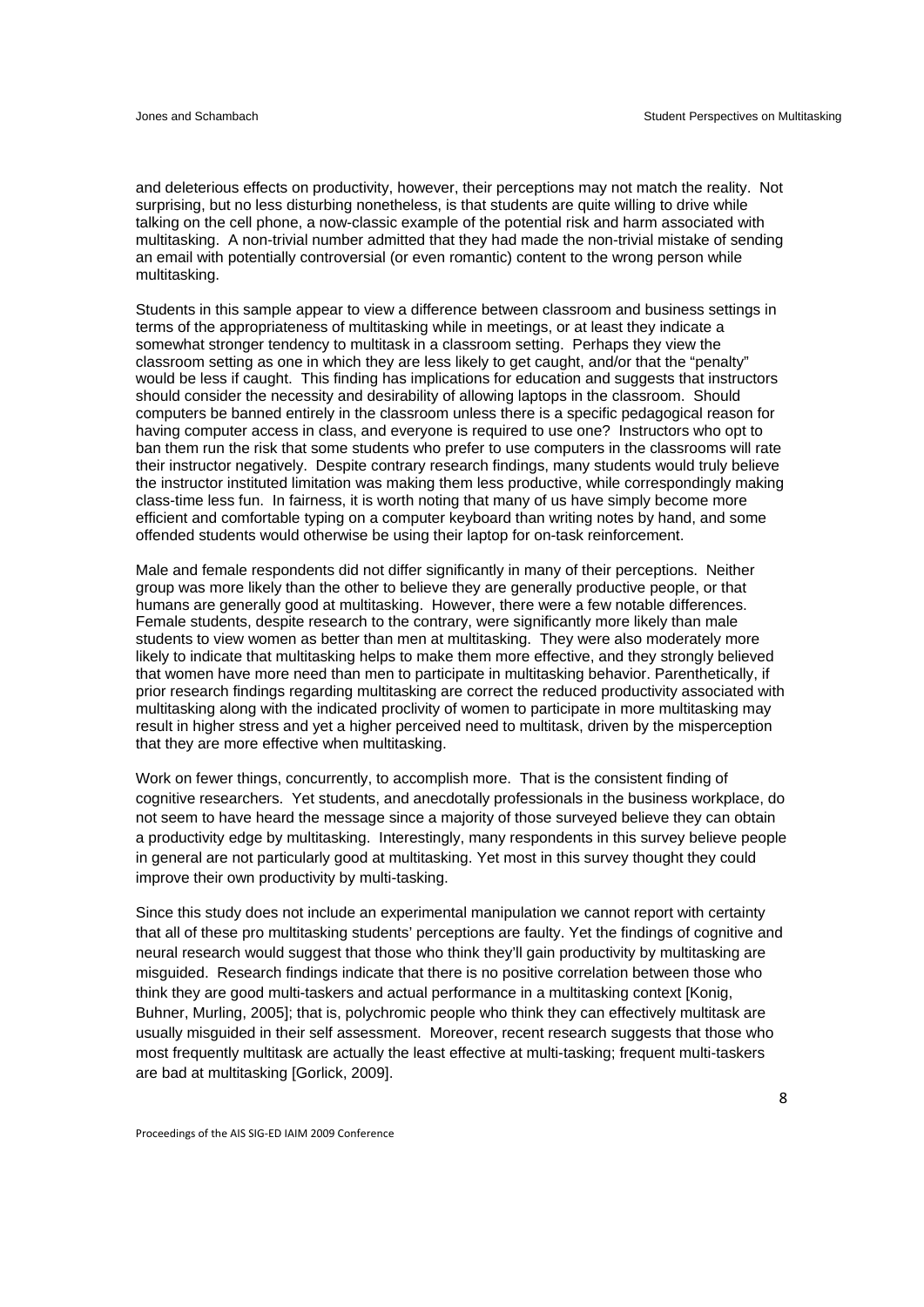Obviously, people do have a need to switch among differing priorities and differing tasks. Students have multiple courses and need to switch their mental focus from one subject to another. They also have social lives and potentially jobs to attend to. Yet, research indicates it is a failed strategy to attempt to work on multiple tasks in unison. A better time management strategy is to segment one's work and to devote full attention to completing one task (or one task segment) before switching attention focus to another task. Both observationally, and extrapolating from survey results, many students are trying to do too much at once. While this may be more enjoyable for them, research suggest this approach results in an inability to block out immaterial distractions, shallow and diminished learning, and potentially diminishes their long term capacity to learn [Ophir**,** Nass, Wagner, 2009; Poldrack, 2006; Shellenbarger, 2003].

#### **V. Research Limitations and Suggestions for Future Research**

The current study used a single form of data collection at a single point in time and was based exclusively on student perceptions which may vary from their actual behaviors. Although both genders had reasonable respondent sample sizes, females were under-represented relative to males. Overall, the sample size limited the statistical power in determining significant group differences. For example, in examining gender differences, item 5 was just shy of supporting a statistically significant gender difference in whether respondents felt multitasking makes them more productive.

Based on the relative lack of variance in the age of respondents it is possible that the survey results would have differed for another age group. There are also anecdotal perceptions that women, and younger people, may be better at multitasking. While some referent research suggests there are not age or gender related significant differences in general multitasking performance it would be advisable to experimentally test these conclusions within a student learning environment.

A particular area that warrants further research is the tendency and impact of multitasking relative to online and distance learning. While there is substantial evidence that students often prefer online [Bodomo, 2009], or even mobile, courses there is substantially less support regarding the impact on student learning. If the referent multitasking, and associated divided attention, research studies are correct the new learning channels that are enabled by information technology may be creating environments that are less conducive to student learning.

#### **REFERENCES**:

*Editor's Note:* The following reference list contains hyperlinks to World Wide Web pages. Readers who have the ability to access the Web directly from their word processor or are reading the paper on the Web, can gain direct access to these linked references. Readers are warned, however, that

1. these links existed as of the date of publication but are not guaranteed to be working thereafter.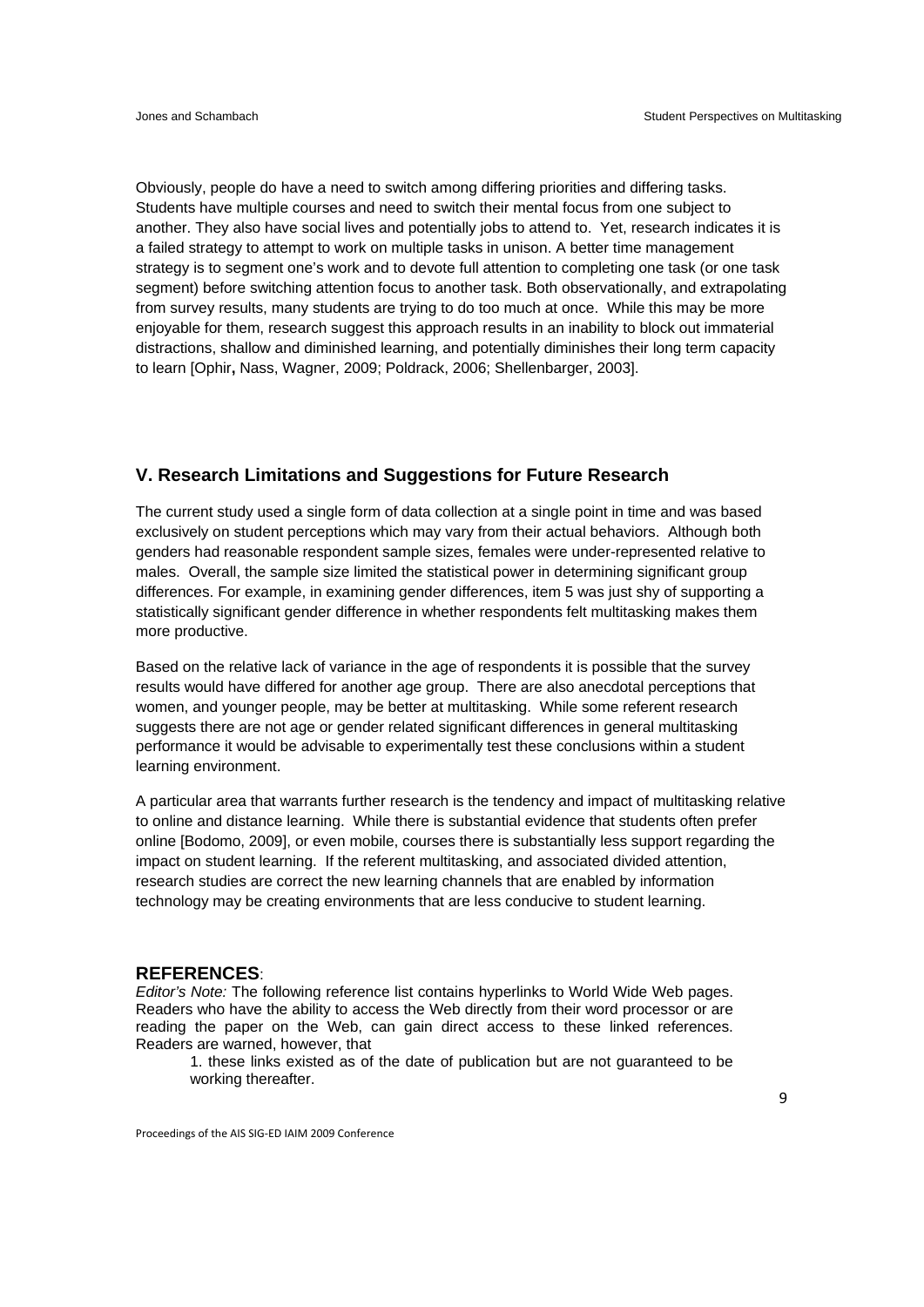2. the contents of Web pages may change over time. Where version information is provided in the References, different versions may not contain the information or the conclusions referenced.

3. the author(s) of the Web pages, not CAIS, is (are) responsible for the accuracy of their content.

4. the author(s) of this article, not CAIS, is (are) responsible for the accuracy of the URL and version information.

Bagg, Chris. (2006) Multitasking and driving don't mix. VT Research Magazine, Winter 2006. [Online] http://www.research.vt.edu/resmag/ResearchMagJan06/multitask.html

Bodomo, Adams B. (2009) Student Survey Shows Online Preference in Education, of *Computer-Mediated Communication for Linguistics and Literacy: Technology and Natural Language Education*, Vol. 3,, June 2009. [Online] http://www.igiglobal.com/newsletter/june09/junesurvey.htm

- Britton, Bruce. K. and Tesser, Abraham. (1991) Effects of time-management practices on college grades. Journal of Educational Psychology. Vol.83 (3), Sept 1991, pp. 405-410.
- Conte, Jeffrey M; Jacobs, Rick R. (2003) Validity evidence linking polychronicity and Big Five personality dimensions to absence, lateness, and supervisory performance ratings. Human Performance. Vol.16(2), 2003, pp. 107-129.
- Conte, Jeffrey M; Rizzuto, Tracey E; Steiner, Dirk D. (1999) A construct-oriented analysis of individual-level polychronicity. Journal of Managerial Psychology. Vol.14(3-4), 1999, pp. 269-287.
- Hembrooke, H and Gay, Geri (2003), The Laptop and the Lecture: The Effects of Multitasking in Learning Environments . Journal of Computing in Higher Education, Fall 2003, Vol. 15(1).
- Gorlick, Adam (2009) Media multitaskers pay mental price, Stanford Study Shows. Stanford Report, August 24, 2009. [Online] http://news.stanford.edu/news/2009/august24/multitask-research-study-082409.html